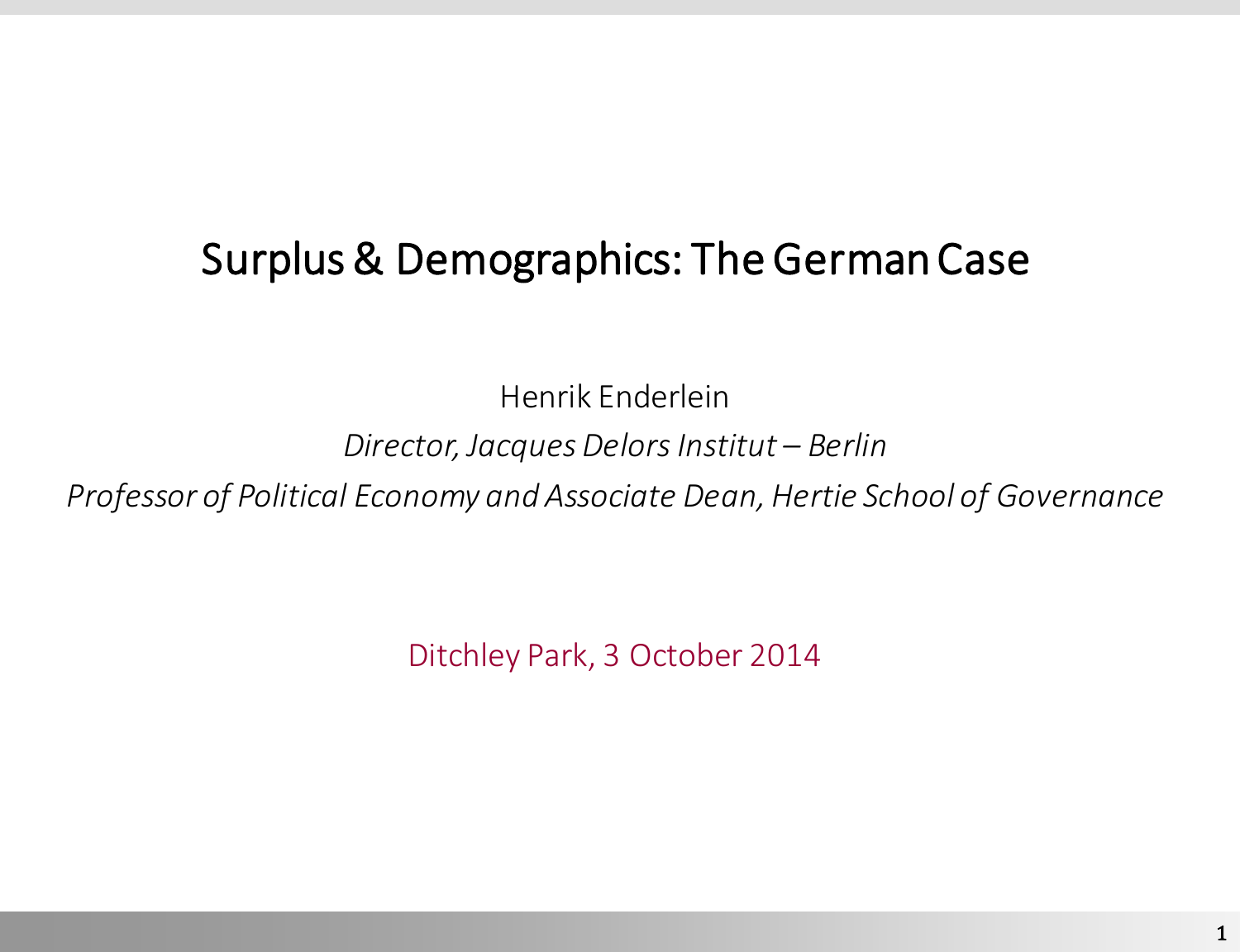# Is Paul Krugman in the Audience?



- o On Europe: "Germany has failed to deliver on its side of the bargain: To avoid a European depression, it needed to spend more as its neighbors were forced to spend less, and it hasn't done that."
- o On the World: "By running inappropriate large surpluses, Germany is hurting growth and employment in the world at large. Germans may find this incomprehensible, but it's just macroeconomics 101."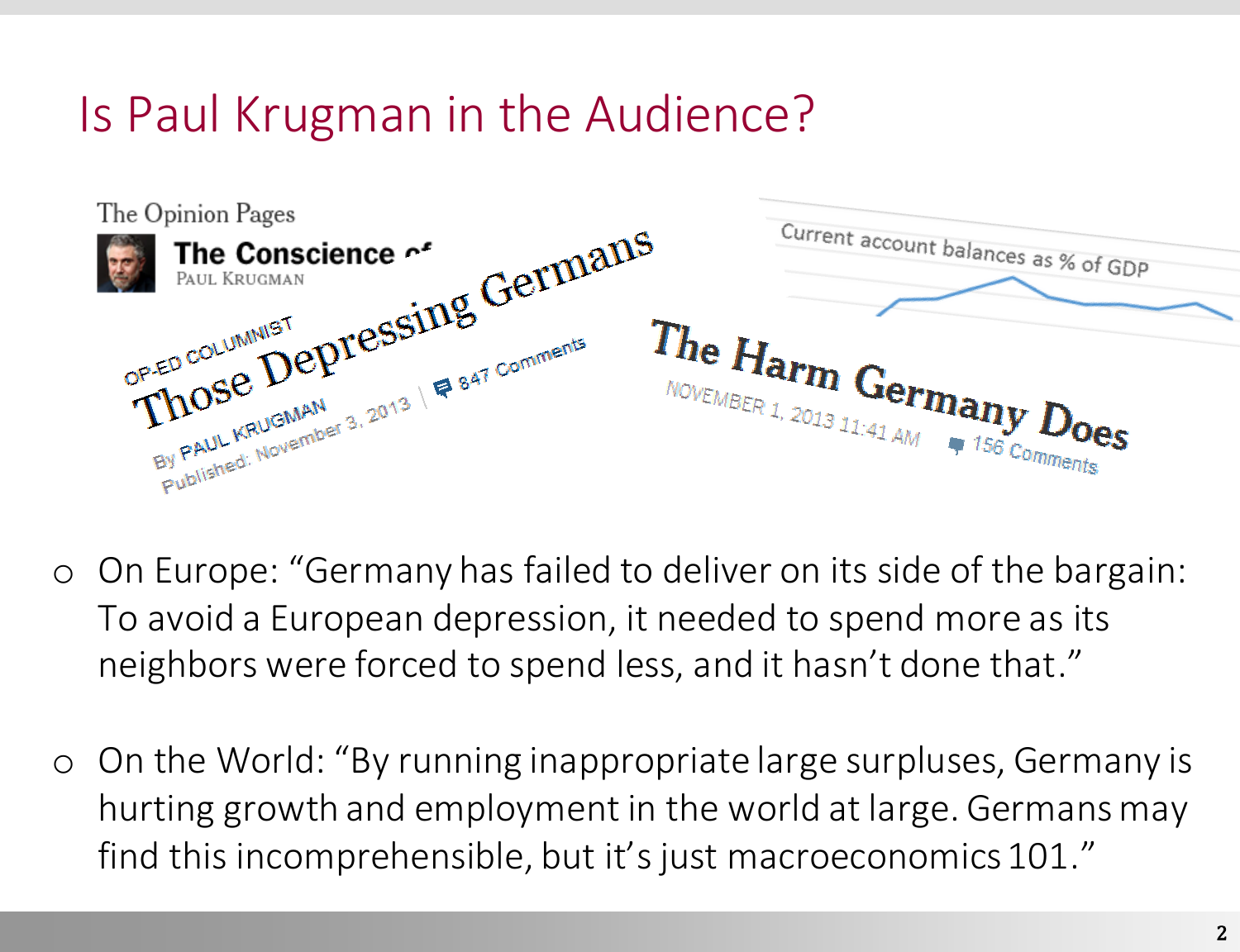# Has Krugman ever written about German demographics?

- o Fundamental misunderstanding about German growth potential
	- o "Phantom Giant"
	- o The closer you get, the smaller he becomes
	- o Big difference between per capita perspective and aggregate perspective
- o Back of the envelope calculation
	- o We can quite solidly project labour force developments until 2060
	- o We can make an assumption about the growth contribution per worker
	- o So at constantly rising GDP per worker (or per capita) we can project aggregate real GDP
	- o e.g. per worker growth of 1.13% per year based on the average 1992-2008
- o Result: medicore German aggregate GDP growth
	- o At per worker growth of 1.13, average aggregate annual real growth until  $2060 = 0.28\%$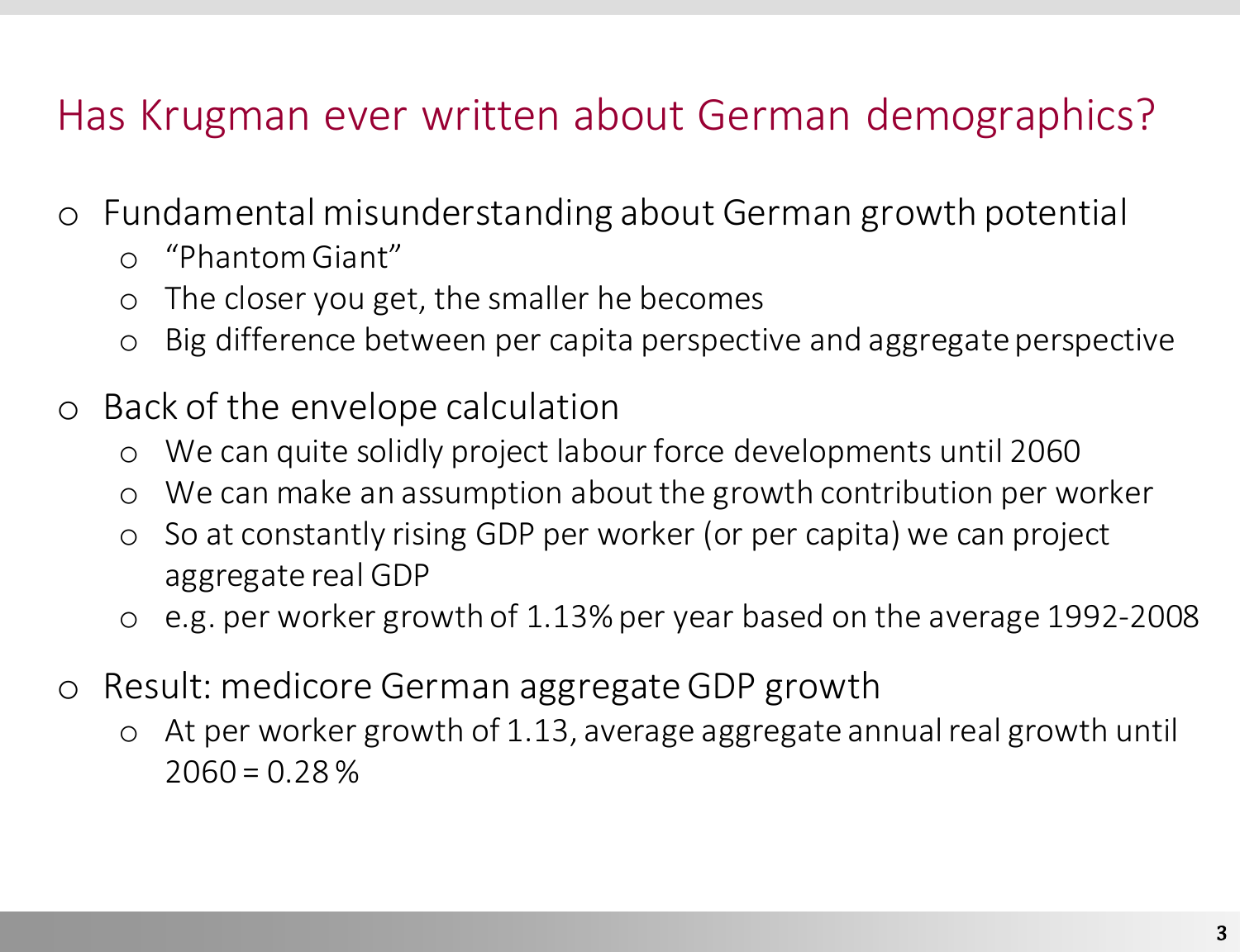### An extrapolation of aggregate German GDP growth

Past and extrapolated aggregateGDP-growth in Germany based on constantGDP-growth contribution per worker(here: 1.2% = average 1992-2010, own calculations)

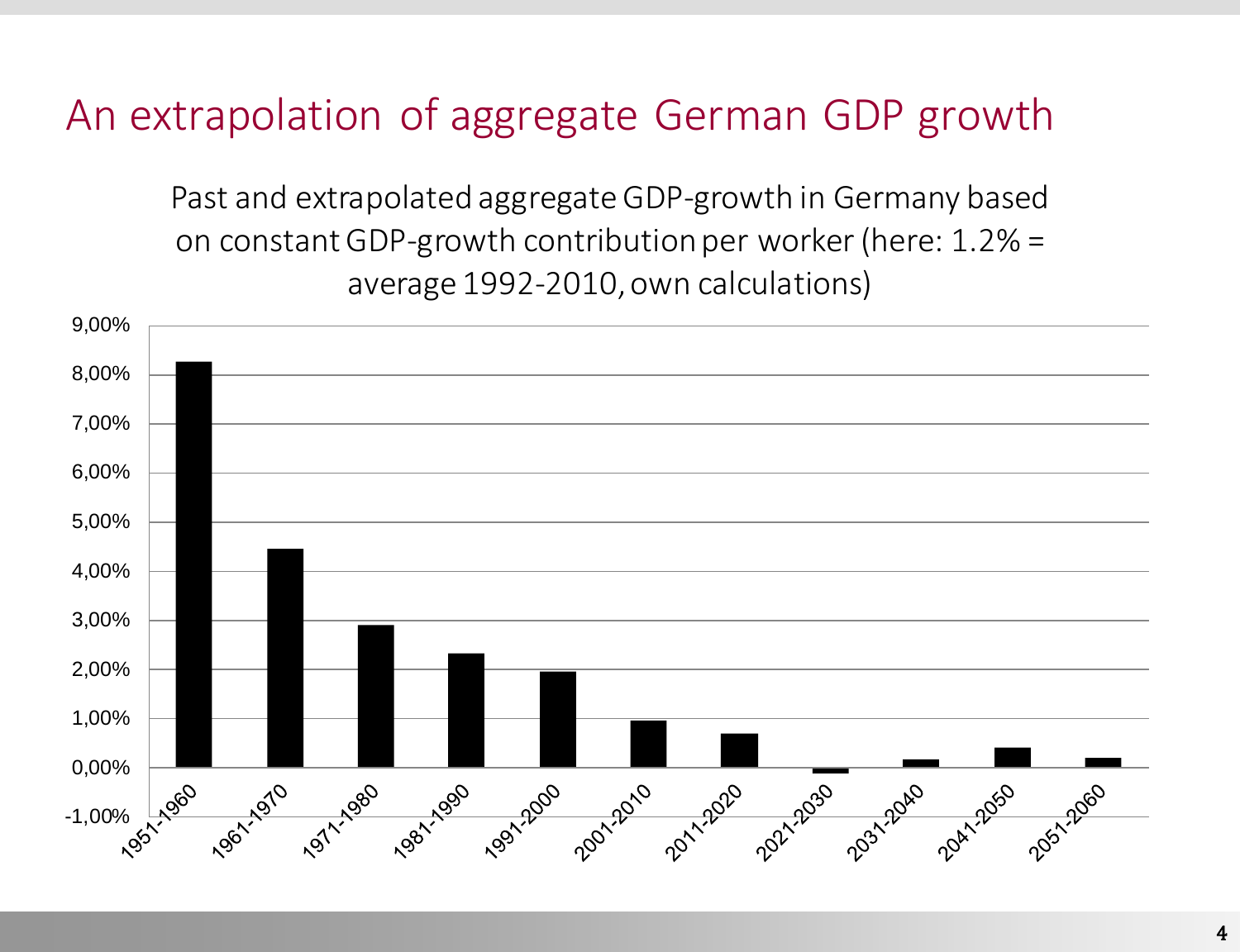# Implications for fiscal policy

- $\circ$  Stagnation in aggregate GDP = stagnation in aggregate tax receipts o or: tax increases / spending cuts
	-
- o Large shares of public expenditure not "per capita"
	- o Lower aggregate GDP growth leads to lower aggregate tax receipts
	- o Expenditures will not fall proportionally
- o In addition: general expenditure increase from ageing population
	- o Phenomenon well-known and widely discussed
- o Result: Double whammy!
	- o Rising expenditure
	- o Falling income
	- o Perhaps rising interest rates on top (triple whammy)
- o And all this at "normal" growth rates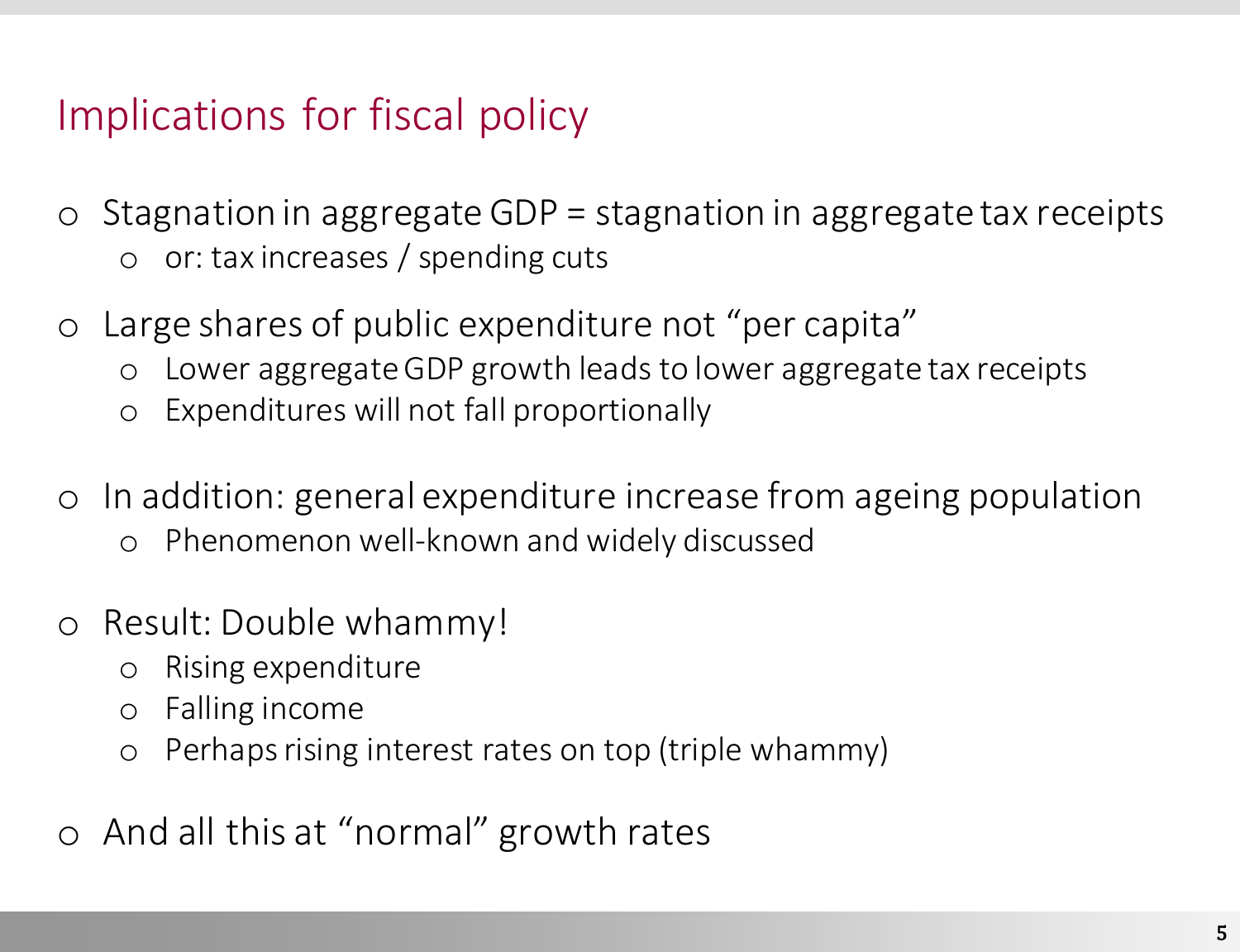# German debt and German growth rates

Aggregate Growth rates (left hand) and debt to GDP (right hand), own calculations

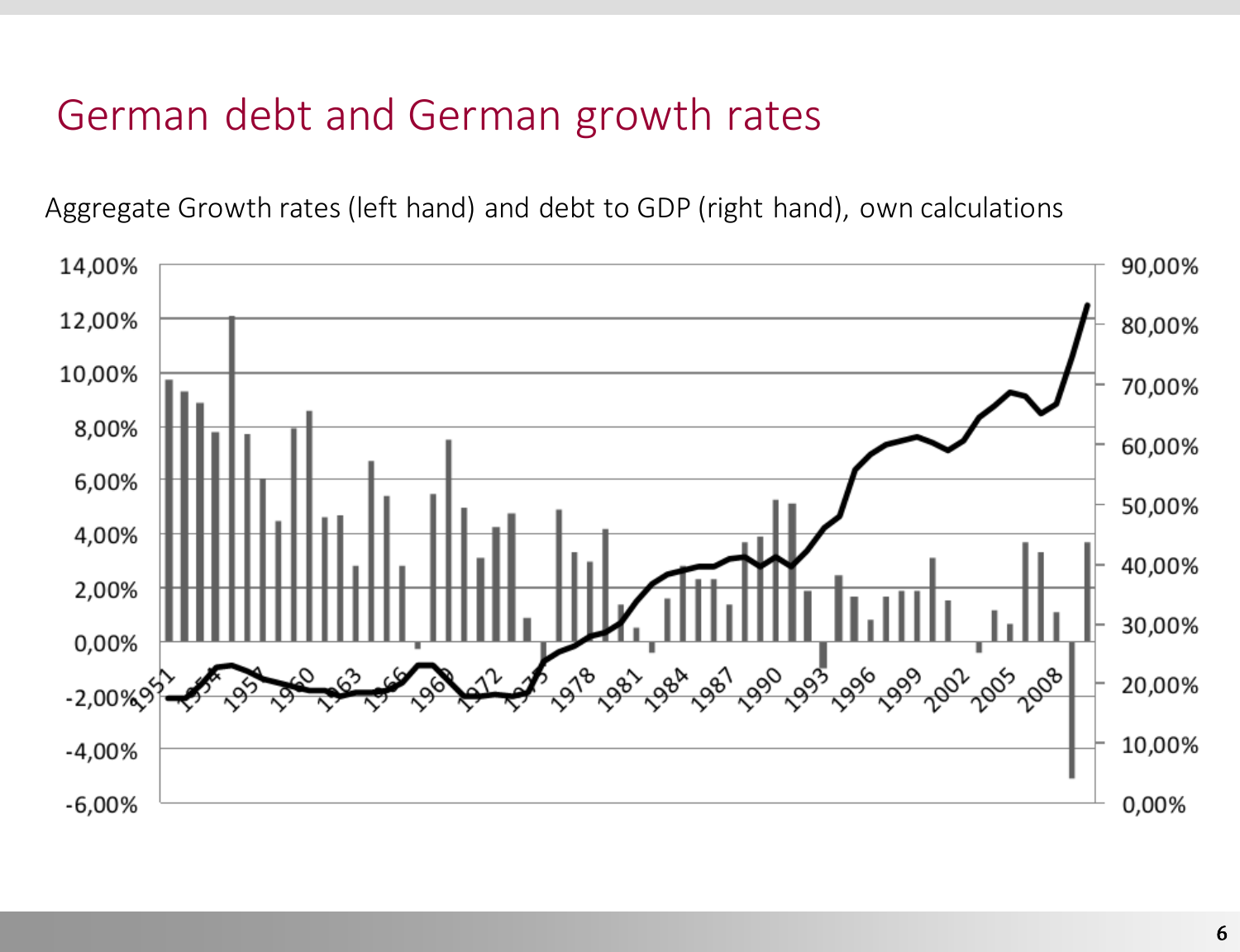### This is a challenge for German public finances

Public revenue and expenditure (% of GDP), own calculations